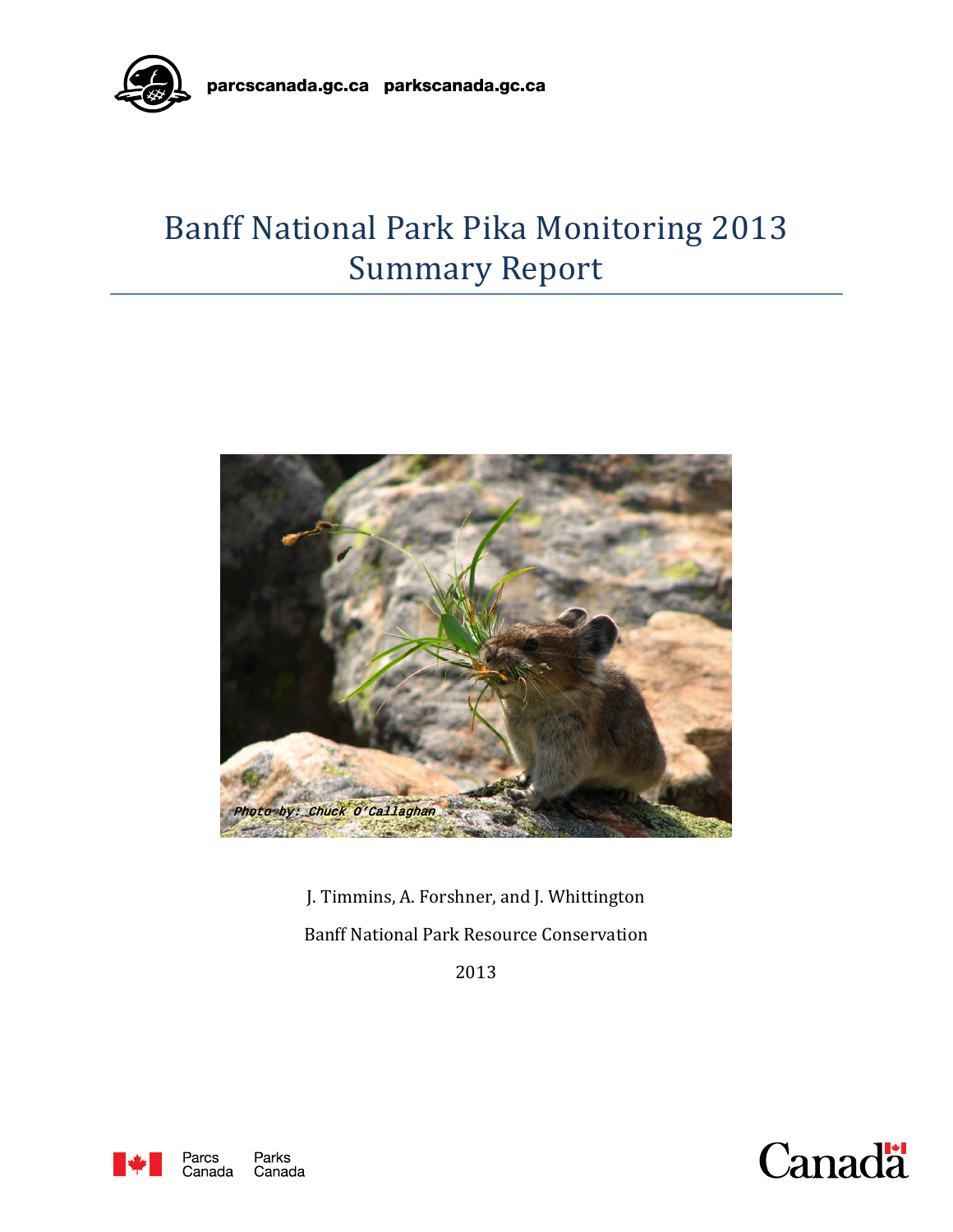Report prepared by: Julie Timmins, Anne Forshner and Jesse Whittington Banff National Park Resource Conservation Banff, Alberta December 2013

Roles:

J. Timmins coordinated survey efforts by staff and volunteers, collected survey data, and entered data in database.

A. Forshner produced summary maps and descriptive results, collected pika hair from survey stations and helped write this report.

J. Whittington managed the database, conducted statistical analyses, and helped write this report.

A<br>Bill Hunt<br>Resource Conservation Manager<br>Ranff National Park Banff National Park

Date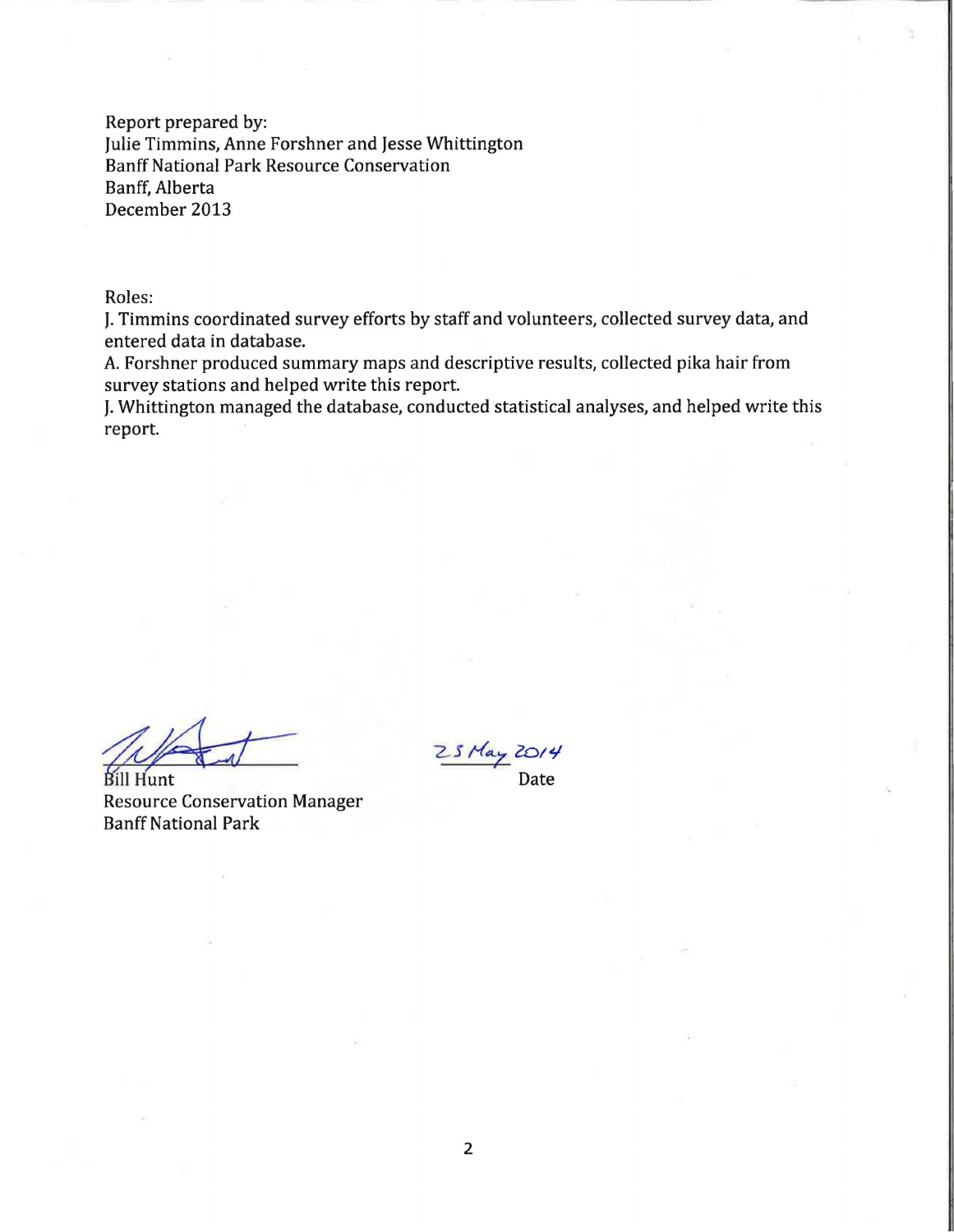#### **Introduction**

In 2013 Parks Canada continued the pika monitoring program in the Banff and Kootenay, Yoho, Lake Louise Field Units. This program was initiated in 2011 to monitor pika population trends and growth rates by determining number of active sites across various locations in Banff National Park (Figure 1). The project is a collaborative initiative between Parks Canada, Dr. David Hik at the University of Alberta, Dr. Philippe Henry at the University of Northern British Columbia, and the Bow Valley Naturalists.

Ten monitoring locations were visited in 2013. Staff and volunteers recorded total number of active hay piles at each location. The purpose of this report is to summarize the results of this monitoring program to date, and to identify any key observations or recommendations for future study.



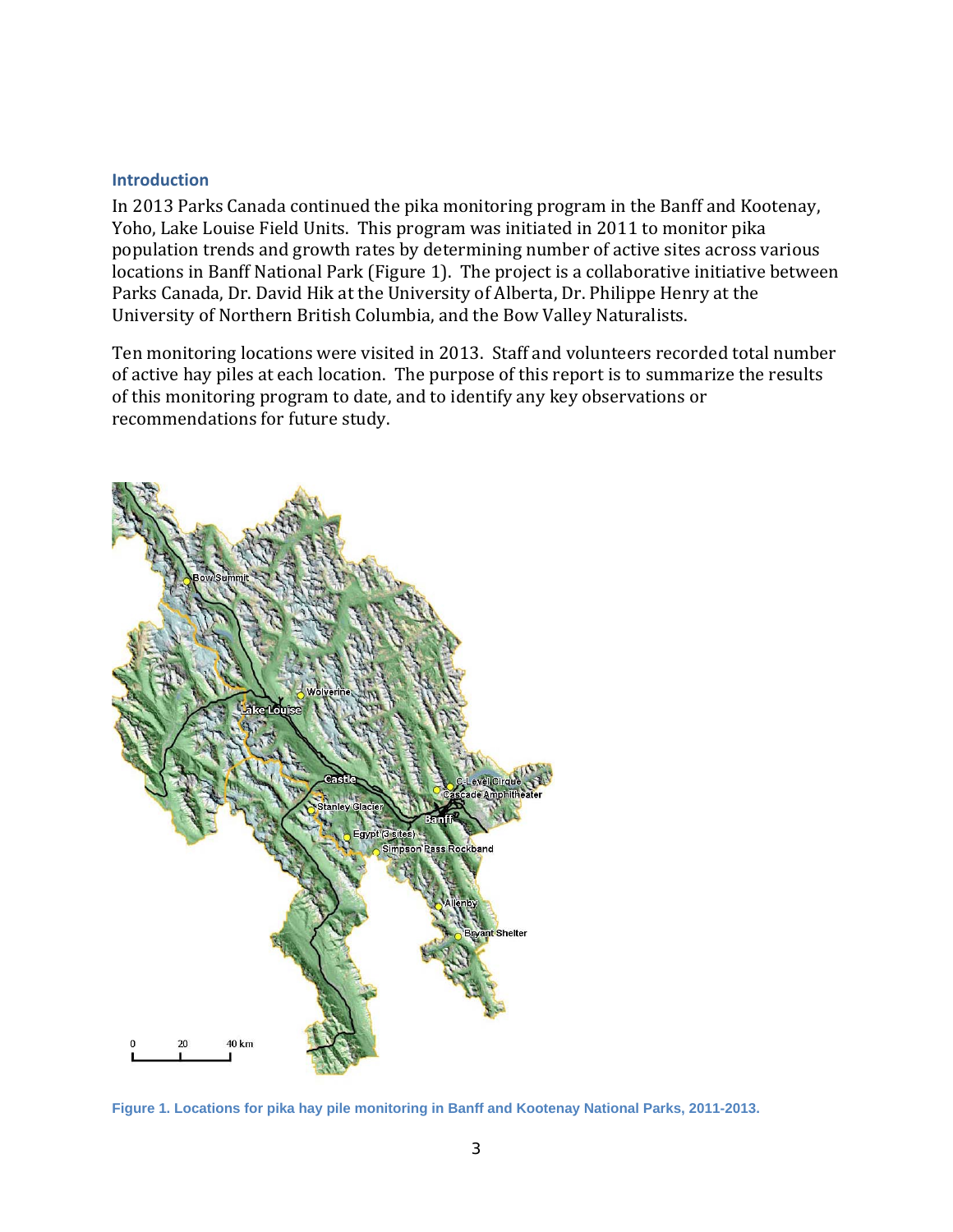#### **Why Pikas?**

American Pikas (*Ochotona princeps*) are small mammals that live along the interface between talus rocks and open meadows in alpine environments in Banff National Park. They are widely distributed in Canada and the United States, occurring south of the Peace River, including Banff National Park, and throughout much of the western United States. They gather herbaceous plants and shrubs in vegetated areas and carry that food into the talus where they place it under overhanging rocks or into deeper crevasses to dry. They do not hibernate in the winter, but instead use their hay piles to survive the snowy, winter months.

Pikas use the same hay pile storage sites within a talus slope for several generations and will re-use old hay pile storage sites after re-colonization. Therefore, annually counting the number of active hay piles can provide a good index of population trends and growth rates (Morrison and Hik 2008).

American pikas are an IUCN Red-Listed species that was classified as *Least Concern* in 2008 because of their wide spread distribution (Beever and Smith 2008). However, some subspecies are listed as *Vulnerable* or *Near Threatened* because of recent declines. Most of these declines have been caused by hotter, drier summers (Wilkening et al. 2010, Beever et al. 2011), low annual precipitation (Erb et al. 2011), warming temperatures (Loarie et al. 2009), loss of vegetation (Wilkening et al. 2010), and timing of spring snow melt (Morrison and Hik 2007). While pikas are extremely sensitive to predation risk (Holmes 1991), population dynamics appear to be driven mostly by climatic factors (Morrison and Hik 2007). Given projected trends for warmer climates, pikas face high risk of extirpation in many areas (Loarie et al. 2009). Most research on American pikas has been conducted in the Great Basin area of the United States and very little is known about American pikas occurring in Canada.

### **Results**

In 2013, staff surveyed 10 locations for active pika hay piles and recorded total number of active sites across monitoring locations in Banff and Kootenay National Parks (Figure 1). A total of 447 sites were visited across all locations. At each site (=hay pile), staff recorded whether it was active ('Yes' or 'No') or whether nothing was found which would be entered as 'None'. At each site pika presence was entered as a 'yes' or 'no'. A 'yes' would be entered if a pika was either seen or heard at the site.

Between 2011 and 2013, on average 69% of all hay piles visited across all locations were active, with a range between 31% (Egypt Pharoah and Black Rock) and 92% (Allenby) active.

At all 10 pika locations, 2 temperature loggers were installed at one site to track temperature over time. The loggers are the size of a thumbnail and are placed above and below the haypile. The two temperature loggers are connected by a wire approximately 1m apart. Data will be downloaded from these units in August 2014. Samples of pika hair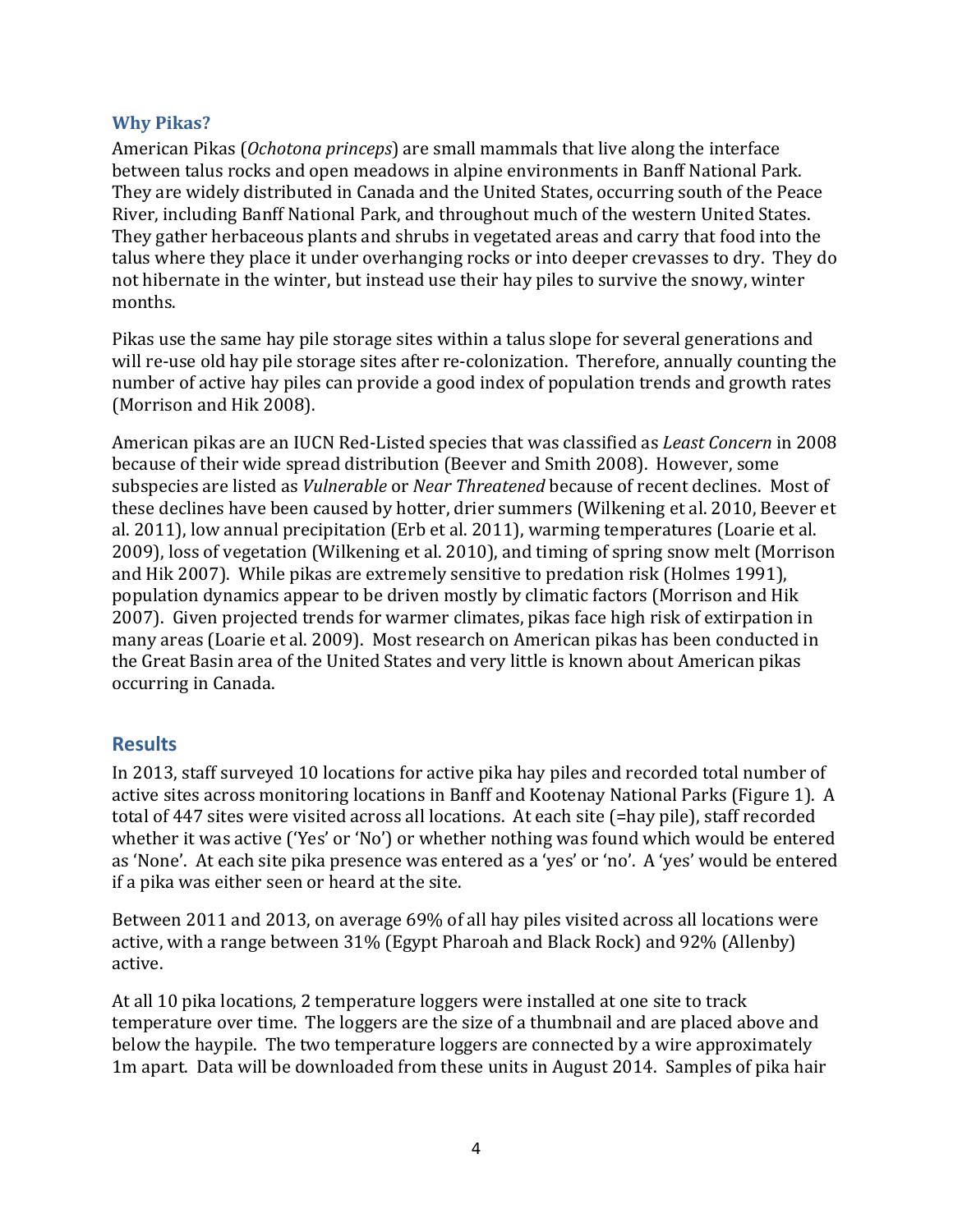were also collected from 4 locations: Simpson Rockband, C-Level Cirque, Wolverine Valley and Stanley Glacier. Hair samples were sent to Philippe Henry for DNA analysis.

So far there appear to be no clear trends in percent active hay piles across all locations, through time (Figure 1).

Data were analyzed with GLMM (Generalized Linear Mixed Models), which indicated no significant change in percent active hay piles across all locations over time (Likelihood ratio test:  $p = 0.21$ ).

The formula for this analysis is:

GLMM: active  $\sim$  year + (1|location) + (1|hay.pile)



Figure 1. Percent Active Hay Piles by Location and Year, 2011 - 2013

## **Discussion**

With three years of data, the number of active pika sites has not significantly changed over time, or across locations. Data will be re-analyzed in 2 more years to determine whether any significant changes have occurred in population trend and growth rate over time.

The citizen science component of this project has been extremely successful, and this project is well-suited to offering this opportunity. In 2013, 10 citizen scientists volunteered over 140 hours of time surveying 8 pika locations throughout Banff National Park (BNP). Volunteers also retrieved hair samples from 2 locations in BNP. Locally, there has been great interest and support regarding the pika project from the Bow Valley Naturalists as well as many members of the community and our citizen scientists.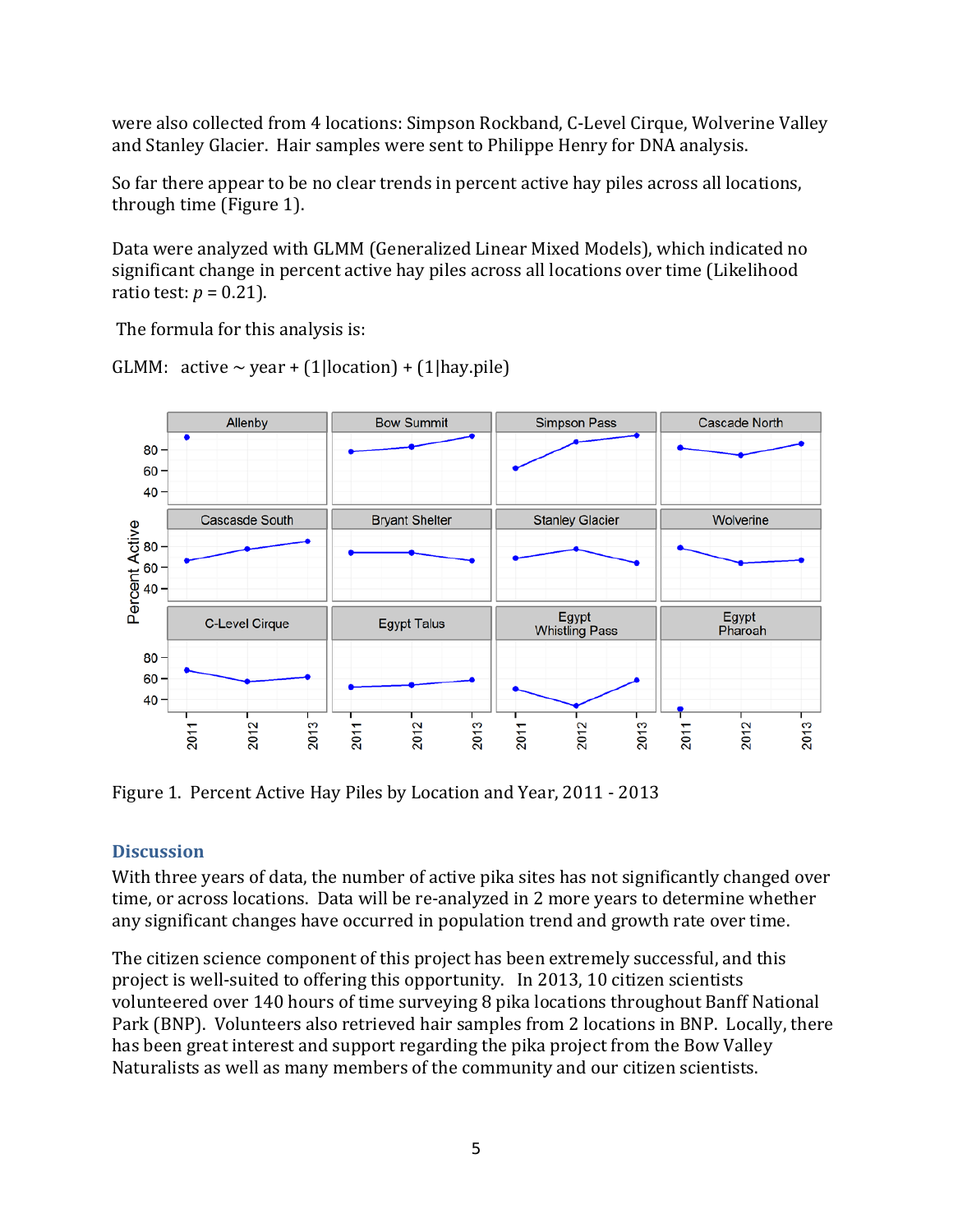Based on working with volunteers, we recommend that at least one trained park staff member accompany each volunteer group when surveying pikas. It takes constant vigilance to ensure that the correct terminology is used when completing the survey forms as some staff and volunteers tend to get confused and enter the wrong descriptors. This makes data entry very challenging.

For future 'consistency' a document has been created that clarifies the descriptors required when filling in the survey sheets.

## **Acknowledgements**

Thank-you to the following people for hiking long days while collecting the data: Helene Galt, Cathy Gill, Jen Reimer, Dan Rafla, Rhonda Owchar, Kimo Rogala, Laura White, Simon Ham, Helen Dickinson, Rachel Pennel, Derek Petersen, and many volunteers including Pam Jenks, Dale Jenks, Sue Webb, Val Thompson, Karen Messenger, Anna D., Paula Duncan, Chuck O'Callaghan, and Jeanette O'Callaghan.

## **Recommendations**

- 1. Continue to survey number of active sites annually for two more years. Beever et al. *in press*, have determined that abundance of a species will likely provide an earlierwarning indicator of change than will occupancy or presence/absence data.
- 2. After five years of annual counts, do power analysis to determine appropriate frequency of surveys to detect a 20% change in number of active pika sites. If possible, use elevation as a covariate to determine if pika abundance at low elevation sites changes more significantly.
- 3. Add two new monitoring locations
	- a. A low elevation site near confluence of Bow and Spray. Recent research has indicated that behavioral thermoregulation or other adaptations may enable pikas to inhabit low-elevation habitat that was previously thought as inhospitable to pikas (Jeffress et al. *in press*, Henry et al. 2012). By monitoring a low elevation location, we may be able to capture evidence of these adaptations.
	- b. An easily accessible site near Lake O'Hara or Lake Louise where we can provide interpretative signage on pikas and other alpine species.
- 4. Continue and expand the successful citizen science component of this project, but maintain trained Parks staff participation. Current research on citizen science and observer variability determined that volunteers are consistent at detecting site occupancy or presence/absence, but more complex research to determine population density, e.g., number of active hay piles, should be conducted by professionals (Moyer-Horner et al. 2012).